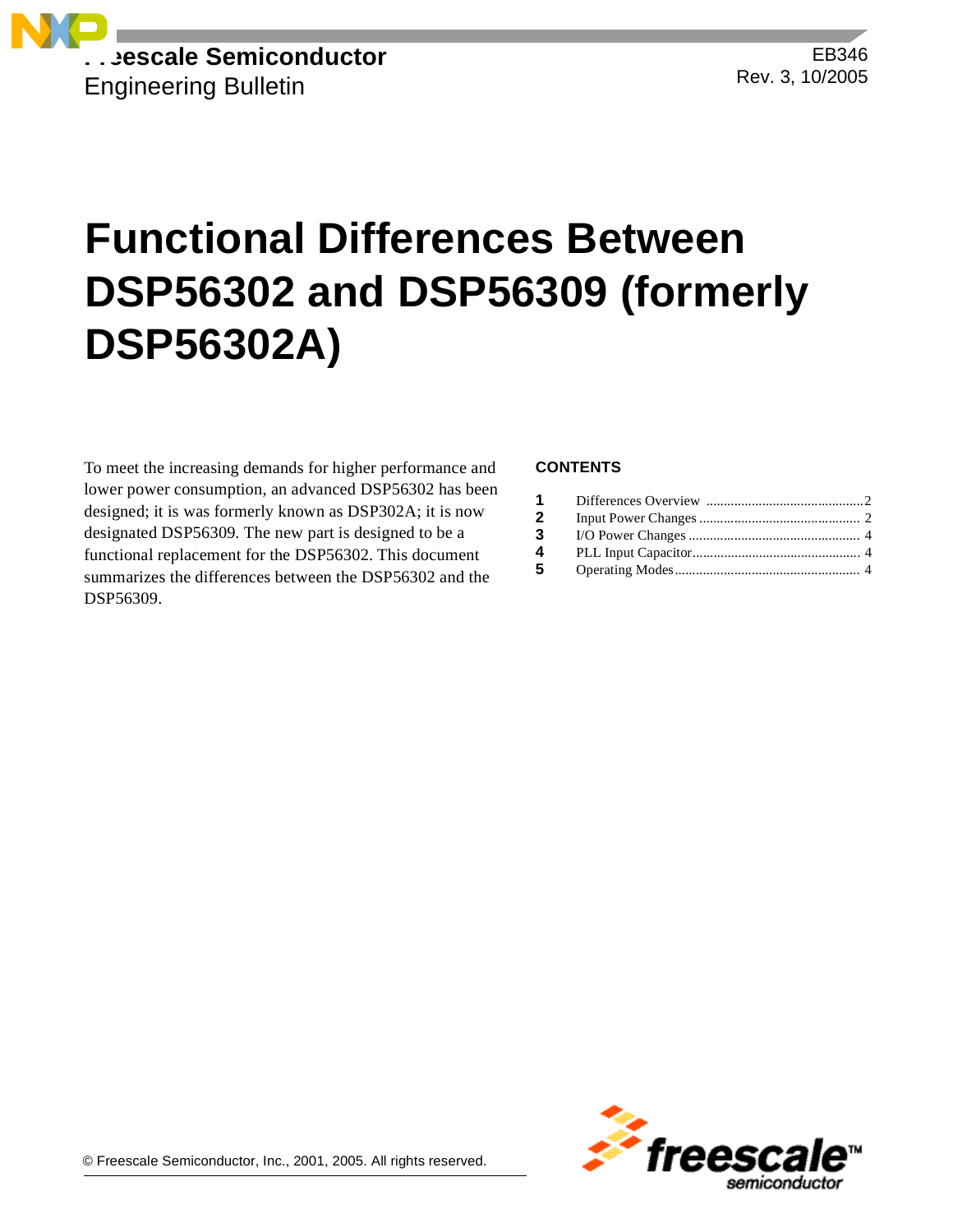

**rences Overview** 

# **1 Differences Overview**

The primary functional differences between the DSP56302 and the DSP56309 are due to inherent differences between the two design technologies. **[Table 1.](#page-1-0)** compares the two chips.

<span id="page-1-0"></span>

| <b>Feature</b>                              | <b>DSP56302</b>                                                                                                                                                    | <b>DSP56309</b>                                                                                                                                                                                                                                                            |  |  |
|---------------------------------------------|--------------------------------------------------------------------------------------------------------------------------------------------------------------------|----------------------------------------------------------------------------------------------------------------------------------------------------------------------------------------------------------------------------------------------------------------------------|--|--|
| Operating<br>frequency                      | $\leq$ 66 MHz down to 0 Hz                                                                                                                                         | $<$ 100 MHz down to 0 Hz                                                                                                                                                                                                                                                   |  |  |
| Technology                                  | 0.5 micron                                                                                                                                                         | Sub 0.4 micron                                                                                                                                                                                                                                                             |  |  |
| Input power                                 | $V_{CC}$ = 3.0-3.6 V combined core and I/O power and<br>ground                                                                                                     | Split power:<br>Core $V_{CC}$ (3.0–3.6 V currently)<br>I/O $V_{CC}$ (3.0–3.6 V currently)<br>A pinout change is required to support the split<br>power configuration. See Section 2 for details and<br>a description of the pinout change for the 144-pin<br>TQFP package. |  |  |
| I/O pins                                    | 5 V tolerant (exceptions: see data sheet)                                                                                                                          | Tolerant up to 3.6 V                                                                                                                                                                                                                                                       |  |  |
| Package                                     | 144-pin TQFP                                                                                                                                                       | 144-pin TQFP or 196-pin PBGA                                                                                                                                                                                                                                               |  |  |
| PLL input<br>capacitor (C <sub>PCAP</sub> ) | Uses the following rules:<br>For MF $\leq$ 4:<br>$C_{PCAP} = [(500 \times MF) - 150] pF$<br>For $MF > 4$ :<br>$C_{PCAP}$ = (690 $\times$ MF) pF                    | Uses the following rules:<br>For MF $\leq$ 4:<br>$C_{PCAP} = [(680 \times MF) - 120] pF$<br>For $MF > 4$ :<br>$C_{PCAP}$ = (1100 $\times$ MF) pF                                                                                                                           |  |  |
| Operating modes                             |                                                                                                                                                                    | See Table 3 for details.                                                                                                                                                                                                                                                   |  |  |
| Other functionality                         | All memory, control functions, and peripherals are identical. Refer to the DSP56309 Technical Data<br>Sheet (order number DSP56309) for details on these features. |                                                                                                                                                                                                                                                                            |  |  |

**Table 1.** Functional Comparison of DSP56302 and DSP56309

### <span id="page-1-1"></span>**2 Input Power Changes**

One way to increase the operating frequency of an integrated circuit is to "shrink" the die (that is, reduce the die dimensions, both linearly and vertically). Reducing the die size can yield additional benefits, such as a reduction of power consumption, but can also result in other functional changes. The DSP56309 is a "shrink" of the DSP56302. This die size reduction enables the DSP56309 to achieve higher operating frequencies. Decreasing the die size, however, requires a reduction of the thickness of the oxide dielectrics, which also reduces the maximum allowable voltages across some oxides within the die. To support future "shrinks" of the DSP56309 while maximizing system level compatibility, Freescale has elected to separate the power supply networks on the die. This split allows the I/O pins to operate over a voltage range which is different from that used by the core digital logic. Although the initial release of this product specifies the same voltage ranges for the I/O pins and the core logic, future versions of the DSP56309 or its derivatives are likely to have reduced core logic  $V_{CC}$  requirements (for example, 2.5 V and lower voltages) while the I/O levels use a higher level (for example, 3.3 V). This allows Freescale to continue aggressively to "shrink" the device, while preserving the ability to maintain system level compatibility. The splitpower design requires a modification in the chip pinout. A top view of the DSP56309 TQFP package is shown in **[Figure 1](#page-2-0)**. [2](#page-2-1) lists the pin differences between the DSP56302 and the DSP56309.

Note: e: The power input for the core logic is designated  $V_{CCQ}$  for the DSP56302. For the DSP56309, the independent core logic input voltage is designated  $V_{\rm CCQL}$ , while the independent I/O input voltage is designated  $V_{\text{CCQH}}$   $V_{\text{CCQL}}$  should be connected to the core input power supply.  $V_{\text{CCQH}}$  and all other input power (V<sub>CCA</sub>, V<sub>CCC</sub>, V<sub>CCD</sub>, V<sub>CCH</sub>, V<sub>CCP</sub>, and V<sub>CCS</sub>) should be connected to the external input power supply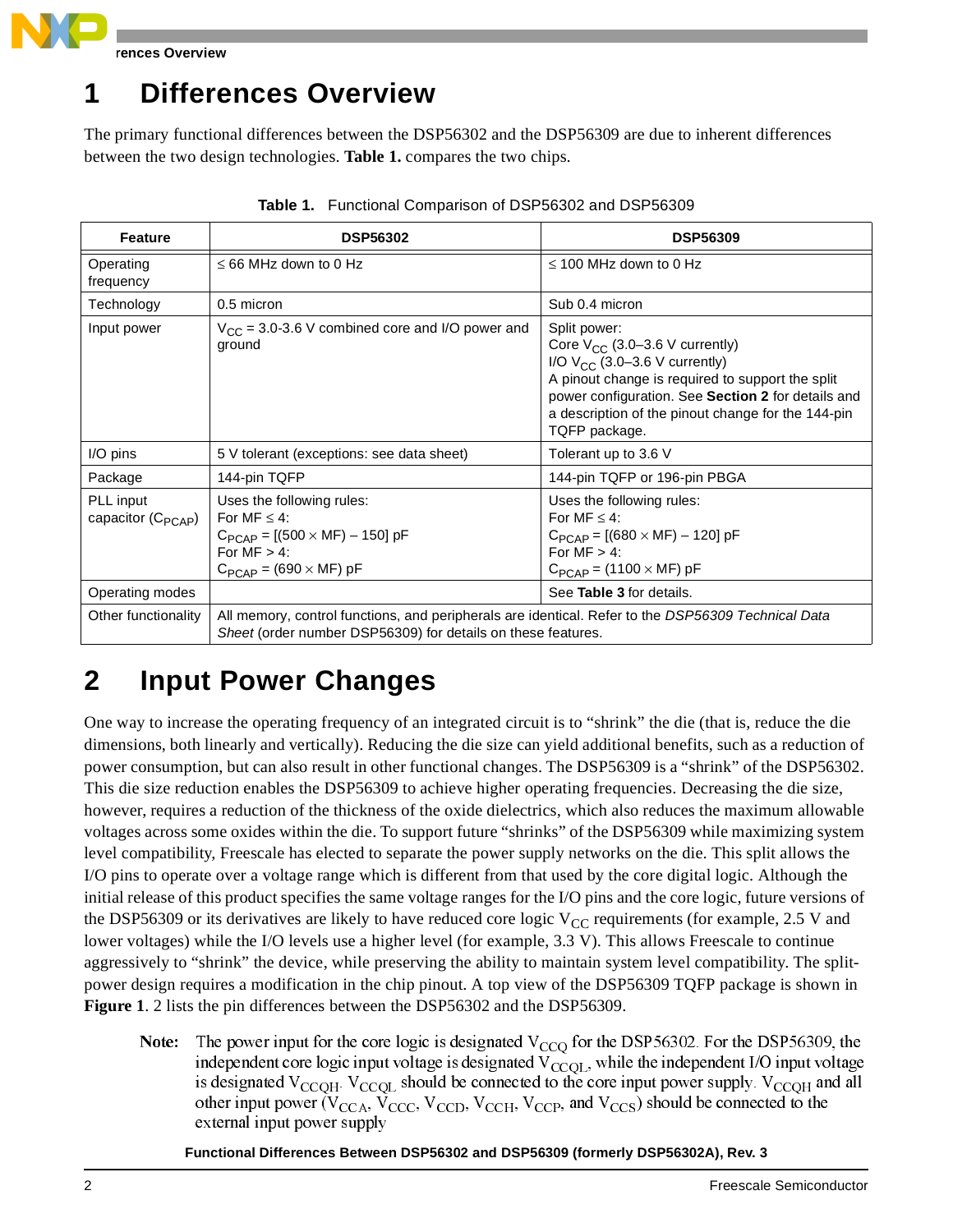

<span id="page-2-1"></span><span id="page-2-0"></span>Note: Arrows (→) indicate the pins that are different from the DSP56302, as listed in **Table 2.** [on page 3.](#page-2-1)

|  | Figure 1. DSP56309 Thin Quad Flat Pack (TQFP), Top View |  |  |  |  |  |
|--|---------------------------------------------------------|--|--|--|--|--|
|--|---------------------------------------------------------|--|--|--|--|--|

|                                                                                                                 |                                                                               | AA1                             |  |  |  |  |  |
|-----------------------------------------------------------------------------------------------------------------|-------------------------------------------------------------------------------|---------------------------------|--|--|--|--|--|
|                                                                                                                 |                                                                               |                                 |  |  |  |  |  |
| Arrows $(\rightarrow)$ indicate the pins that are different from the DSP56302, as listed in Table 2. on page 3. |                                                                               |                                 |  |  |  |  |  |
| <b>Figure 1.</b> DSP56309 Thin Quad Flat Pack (TQFP), Top View                                                  |                                                                               |                                 |  |  |  |  |  |
|                                                                                                                 |                                                                               |                                 |  |  |  |  |  |
|                                                                                                                 | Table 2. Pin Differences between DSP56302 and DSP56309 (144-pin TQFP Package) |                                 |  |  |  |  |  |
| <b>Pin Name</b>                                                                                                 |                                                                               |                                 |  |  |  |  |  |
|                                                                                                                 |                                                                               |                                 |  |  |  |  |  |
| <b>Pin</b>                                                                                                      | <b>DSP56302</b>                                                               | <b>DSP56309</b>                 |  |  |  |  |  |
| 18                                                                                                              |                                                                               | $V_{CCQL}$                      |  |  |  |  |  |
| 20                                                                                                              | $V_{CCQ}$<br>NC.                                                              |                                 |  |  |  |  |  |
| 49                                                                                                              | NC.                                                                           | $V_{CCQH}$                      |  |  |  |  |  |
| 56                                                                                                              | $V_{CCQ}$                                                                     | $V_{CCQH}$<br>V <sub>CCQL</sub> |  |  |  |  |  |
| 91                                                                                                              | V <sub>CCQ</sub>                                                              | V <sub>CCQL</sub>               |  |  |  |  |  |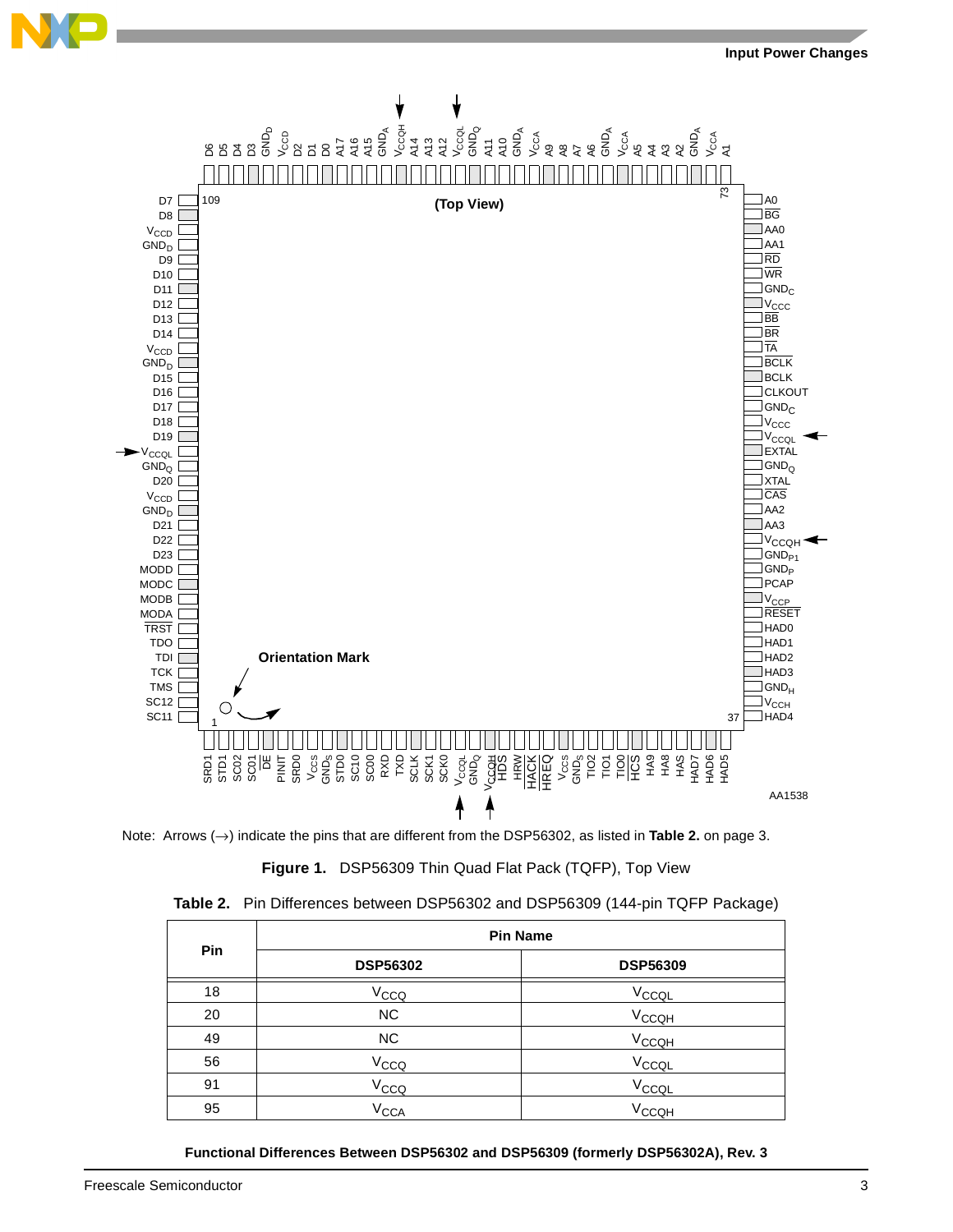

**Table 2.** Pin Differences between DSP56302 and DSP56309 (144-pin TQFP Package) (Continued)

| <b>Pin</b> | <b>Pin Name</b>                                                                                                                                                                                                                                                                          |                 |  |  |  |  |
|------------|------------------------------------------------------------------------------------------------------------------------------------------------------------------------------------------------------------------------------------------------------------------------------------------|-----------------|--|--|--|--|
|            | <b>DSP56302</b>                                                                                                                                                                                                                                                                          | <b>DSP56309</b> |  |  |  |  |
| 126        | V <sub>CCQ</sub>                                                                                                                                                                                                                                                                         | $V_{\rm CCQL}$  |  |  |  |  |
|            | $V_{CCO}$ = input voltage for core logic<br>$V_{CCOI}$ = independent input voltage for core logic<br>$NC = not connected$<br>$V_{CCOH}$ = independent input voltage for I/O lines<br>$V_{\text{CCA}}$ = voltage for external address lines<br>Unlisted pins are the same for both chips. |                 |  |  |  |  |

A pinout for the 196-pin PBGA package is included in the DSP56309 Technical Data Sheet. This package will include the split power configuration described for the 144-pin TQFP package.

# **3 I/O Power Changes**

The DSP56302 supports 5 V inputs for its peripherals. Complete requirements are described in the DSP56302 Technical Data Sheet. The DSP56309 supports 3.3 V inputs. Detailed voltage requirements are included in the DSP56309 Technical Data Sheet.

# **4 PLL Input Capacitor**

The process change results in a changed requirement for computing the size of  $C_{PCAP}$ , the capacitor used with the PCAP input. [1](#page-1-0) lists the new formulas for computing the value of this input capacitor for the DSP56309.

# **5 Operating Modes**

The operating modes of the DSP56302 are documented in the DSP56302 User's Manual. **[Table 3.](#page-3-0)** documents the operating modes of the DSP56309. Modes that differ from those of the DSP56302 are highlighted in the table.

<span id="page-3-0"></span>

| Mode     | <b>MODD</b> | <b>MODC</b> | <b>MODB</b> | <b>MODA</b> | <b>Reset Vector</b> | <b>Description</b>         |
|----------|-------------|-------------|-------------|-------------|---------------------|----------------------------|
| $\Omega$ | 0           | 0           | 0           | 0           | \$C00000            | Expanded mode              |
|          | $\Omega$    | 0           | 0           |             | <b>\$FF0000</b>     | Reserved                   |
| 2        | 0           | 0           |             | 0           | <b>\$FF0000</b>     | Reserved                   |
| 3        | 0           | 0           |             |             | <b>\$FF0000</b>     | Reserved                   |
| 4        | $\Omega$    |             | 0           | 0           | <b>\$FF0000</b>     | Reserved                   |
| 5        | $\Omega$    |             | 0           |             | <b>\$FF0000</b>     | Reserved                   |
| 6        | $\Omega$    |             |             | 0           | <b>\$FF0000</b>     | Reserved                   |
| 7        | $\Omega$    |             |             |             | <b>\$FF0000</b>     | Reserved                   |
| 8        |             | 0           | 0           | 0           | \$008000            | Expanded mode              |
| 9        |             | 0           | 0           |             | <b>\$FF0000</b>     | Boot from byte-wide memory |
| A        |             | 0           |             | 0           | <b>\$FF0000</b>     | Boot from SCI              |
| B        |             | 0           |             |             | <b>\$FF0000</b>     | Reserved                   |
| С        |             |             | 0           | 0           | <b>\$FF0000</b>     | HI08 bootstrap in ISA mode |

**Table 3.** DSP56309 Operating Modes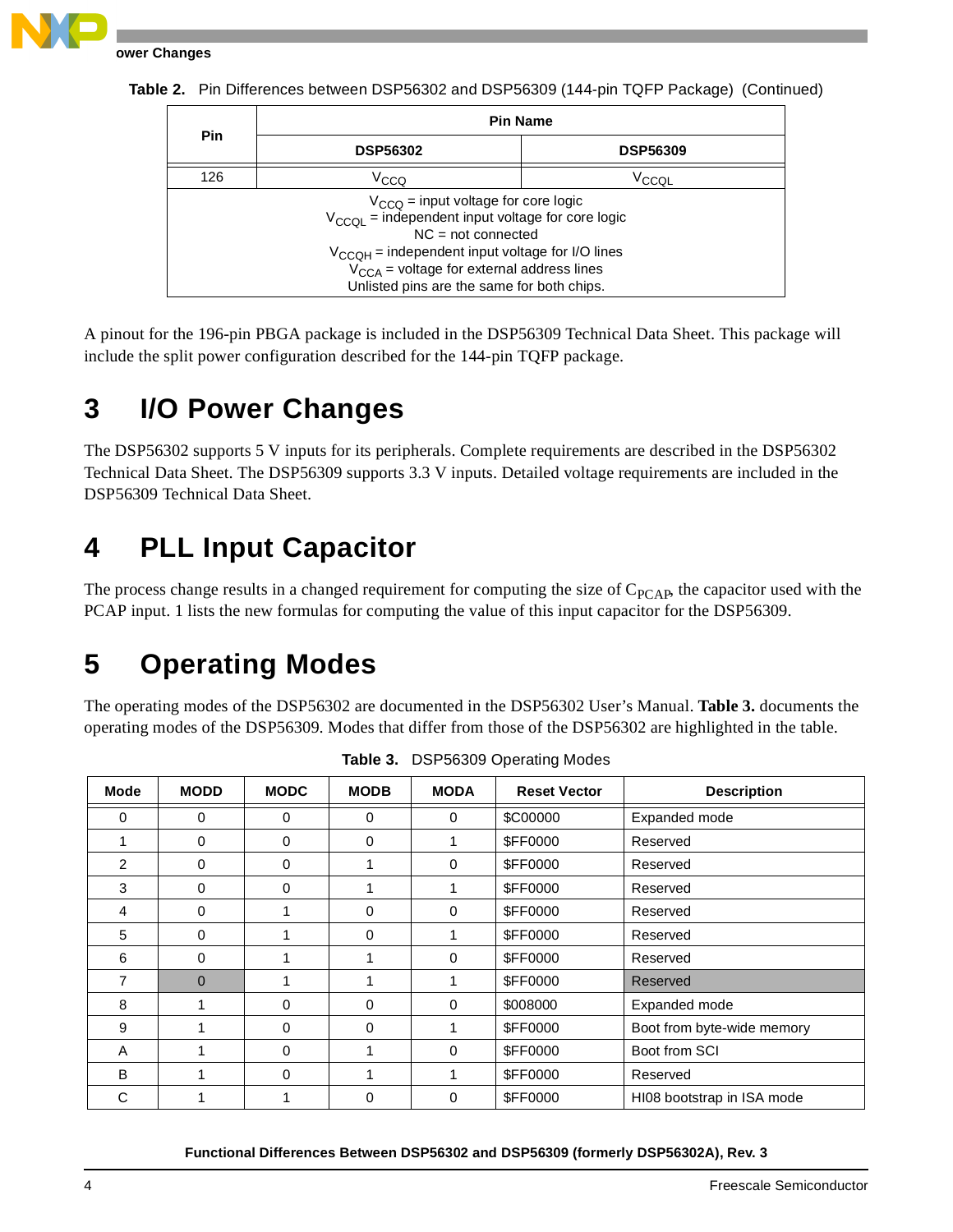

### **Operating Modes**

| <b>Mode</b> | <b>MODD</b> | <b>MODC</b> | <b>MODB</b> | <b>MODA</b> | <b>Reset Vector</b> | <b>Description</b>                              |
|-------------|-------------|-------------|-------------|-------------|---------------------|-------------------------------------------------|
| D           |             |             |             |             | \$FF0000            | HI08 bootstrap in HC11 non-<br>multiplexed mode |
|             |             |             |             |             | \$FF0000            | HI08 bootstrap in 8051 multiplexed<br>bus mode  |
|             |             |             |             |             | <b>\$FF0000</b>     | HI08 bootstrap in MC68302 mode                  |

**Table 3.** DSP56309 Operating Modes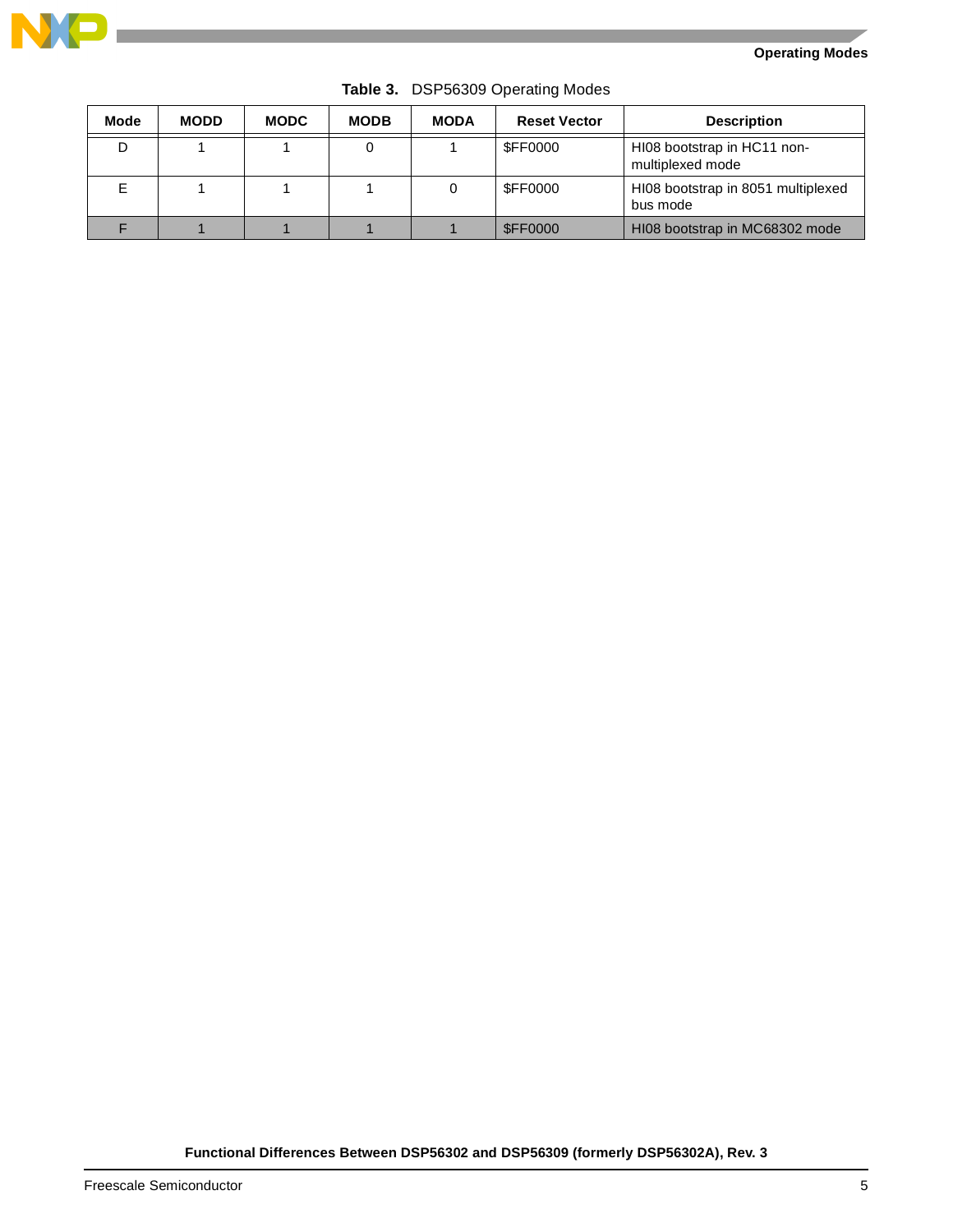

**Functional Differences Between DSP56302 and DSP56309 (formerly DSP56302A), Rev. 3**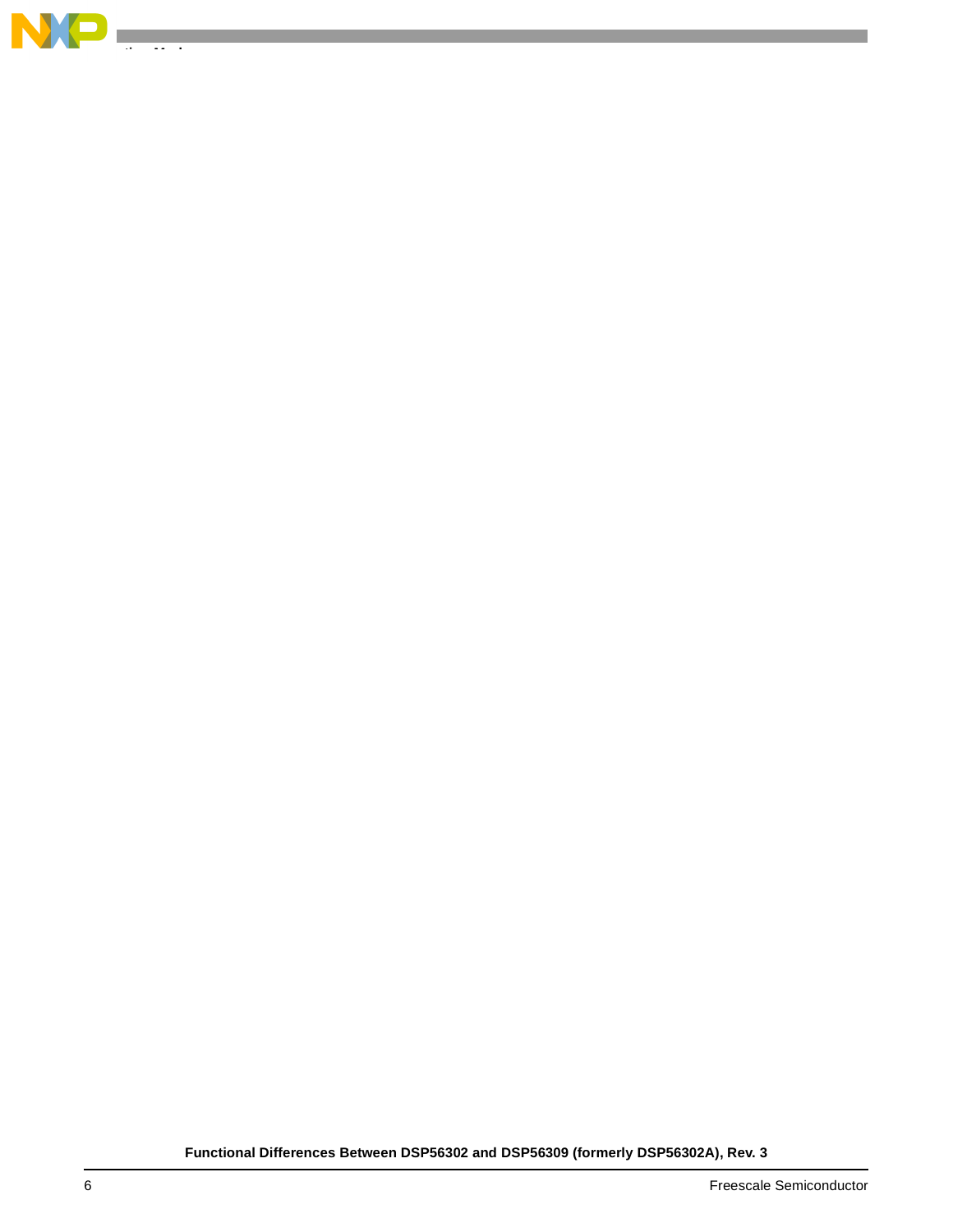

the control of the control of the control of the control of the control of